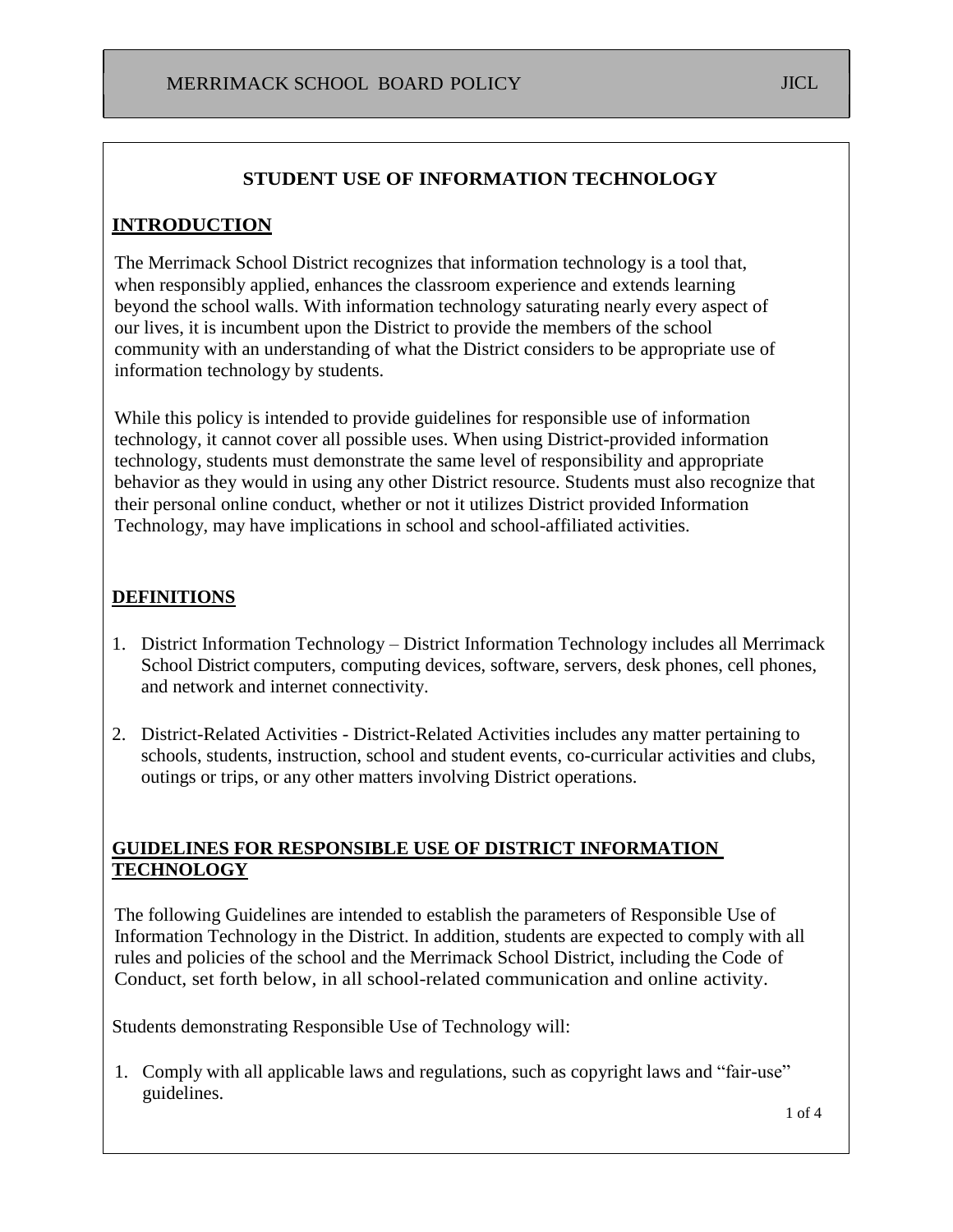## **STUDENT USE OF INFORMATION TECHNOLOGY (continued)**

- 2. As available, use District-provided communication systems (eg; SchoolWorld, school e-mail) when communicating with staff and faculty regarding school work, activities or events, and limit such use to school-related matters.
- 3. Recognize that District Information Technology is intended to support the education mission of the District. Given the limited nature of some technology resources (student-use computers, bandwidth) priority will be given to school-related use.
	- a. Staff reserve the right to adjust and assign technology resources accordingly.
	- b. School-provided accounts may be used for instruction, registration on third party sites licensed or selected by District educators, and communication regarding District-related activities.
- 4. Conduct all school-related communication in a respectful, appropriate and responsible manner at all times. This extends to all communication, whether electronic or in print, and all representation of the school, regardless of venue or occasion.
- 5. Protect privacy of fellow students in all communications.
- 6. Request technical assistance and report misuse, abuse, or problems with District Information Technology, or related District equipment, to the appropriate technology staff immediately upon discovery.
- 7. Help maintain the integrity of District technology by not engaging in the following activities, or those of a similar nature, and by reporting any knowledge of such activity by others to a teacher, administrator or other responsible adult:
	- a. using or attempting to use others' credentials, identities, passwords or logins
	- b. hacking
	- c. adding unauthorized software to district systems
	- d. disabling or attempting to disable the District's filtering/blocking technology
	- e. intentionally or maliciously damaging District computers or technology devices or causing disruption or interruption to District network internet systems
	- f. using or misusing district resources, especially bandwidth, when directed not to

# **CAUTIONS TO USERS OF DISTRICT INFORMATION TECHNOLOGY**

1. District Information Technology is the property of the District and remains under the control, custody and supervision of the District. Information contained on or transmitted through the District server or network is not private and the District reserves the right to monitor and inspect all student use of District Information Technology, even if conducted after school hours and off of school premises.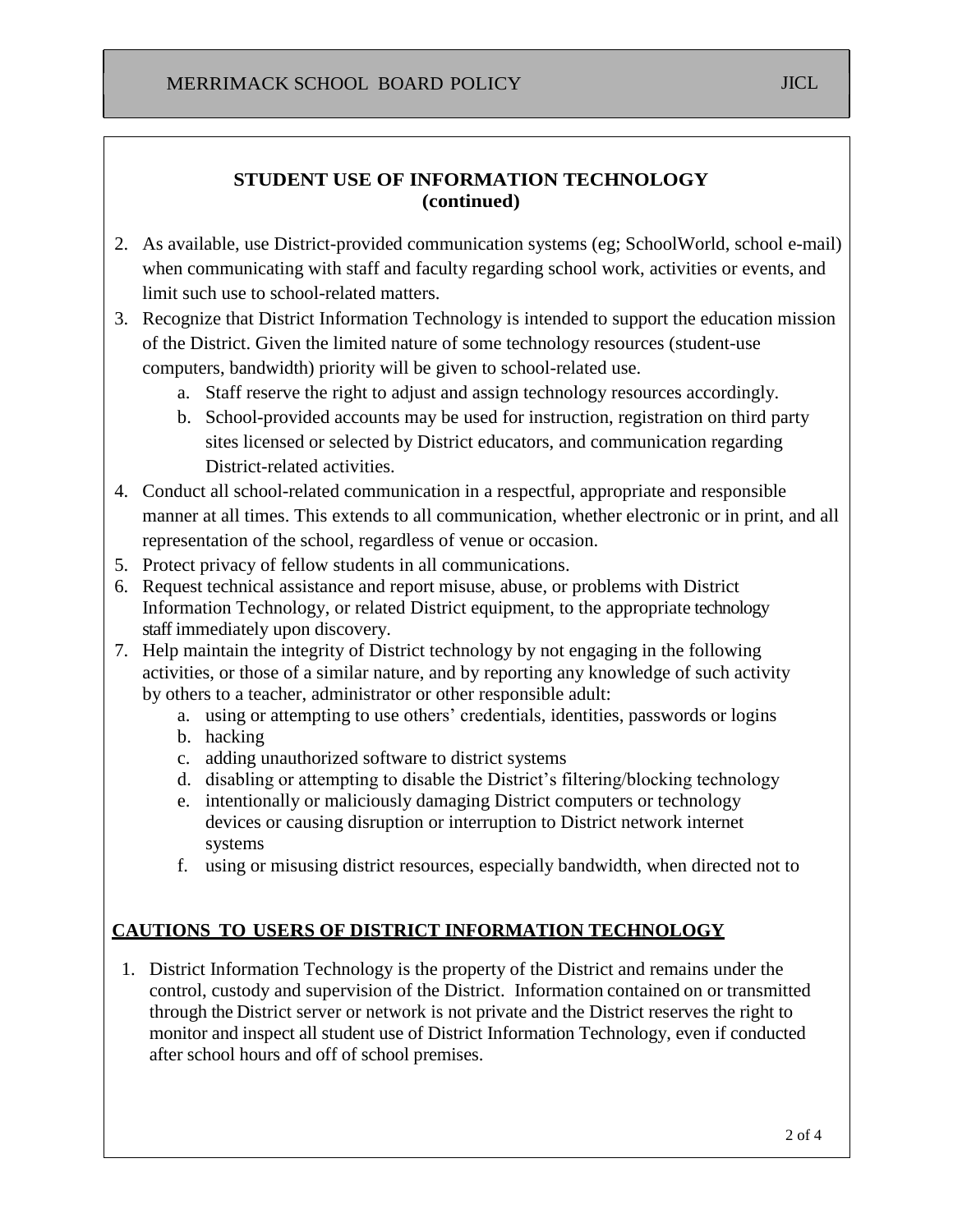# **STUDENT USE OF INFORMATION TECHNOLOGY (continued)**

- 2. Any electronic communication pertaining to school-related matters is subject to this policy and may be considered a public record, regardless of the device or network used. Student use of personal devices on the district network is a privilege and not a right. By bringing and using personal devices on the district's network, students consent to a search of the device as a term and condition of using the network.
- 3. Use of personal computers and other technology devices are subject to the Student Use of Information Technology Policy, the District Policy on Pupil Safety and Violence Prevention – Bullying, and school-level behavior expectations and discipline codes. Violation of these policies and expectations MAY result in inspection of such devices.
- 4. The Merrimack School District is not responsible for any loss of data due to circumstances beyond its control or from users' errors or omissions. The District is not responsible for loss, damage or theft of personally owned electronic devices.
- 5. The use of Information Technology in the District is a right that comes with responsibility. Inappropriate use may result in the curtailment of that right. District administrators or their designees shall make all decisions regarding whether or not a user has violated these guidelines and may deny, revoke, or suspend access at any time.
- 6. Any student who fails to comply with the Guidelines for Responsible Use or violates the Code of Conduct set forth in this policy will be subject to disciplinary action in accordance to the District policy on [Student Conduct, Discipline and Due Process -](http://www.merrimack.k12.nh.us/files/filesystem/Student%20Conduct,%20Discipline%20and%20Due%20Process%20Policy.pdf) [Safe School Zone](http://www.merrimack.k12.nh.us/files/filesystem/Student%20Conduct,%20Discipline%20and%20Due%20Process%20Policy.pdf) and individual school discipline procedures, and depending on the nature of the violation, may also be referred to law enforcement.

## **STUDENT USE OF SOCIAL MEDIA**

The Merrimack School District recognizes that social media, in all its forms and iterations (e.g. blogs, MS 365, Facebook, Twitter, Tumblr, YouTube, etc.), can be an important tool of education and communication. As such, its availability as a resource is understood as just one component of the district's overall educational mission. Toward this end, students must:

- Use social media for school-related purposes in a manner consistent with the expectations set forth in this policy
- Use appropriate online behavior, including proper interactions with others on social networking web sites
- Strive to protect the privacy of fellow students
- Understand that what is posted online can be captured and stored
- Not post material that could be considered malicious, obscene, threatening, harassing or disparaging towards fellow students, district staff and volunteers, or parents.
- In addition to adhering to this policy, students are also required to follow the District Policy [on Pupil Safety and Violence Prevention –](http://www.merrimack.k12.nh.us/files/filesystem/Pupil%20Safety%20Violence%20Prevention%20_Bullying_%20Policy.pdf) Bullying. Students must recognize that any online incident, whether or not it occurs outside of school, that impacts the ability of the district to provide a "safe, secure and peaceful environment" for all students will be addressed according to school, district, and/or legal disciplinary procedures.